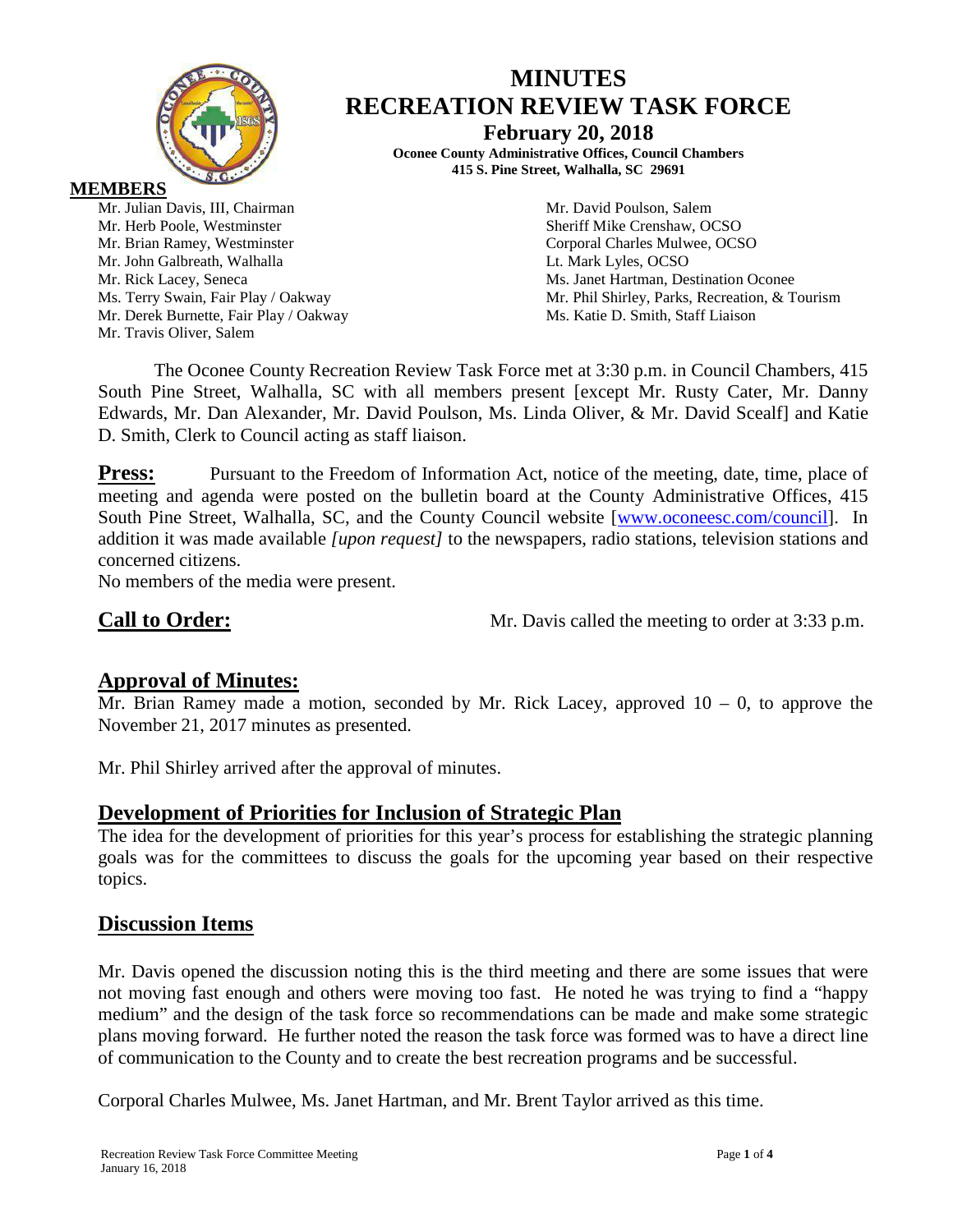Mr. Davis asked each of the members to identify items that we are heading in the right direction in this task force.

# **City Budget Review**

Ms. Terry Swain / Fair Oak Youth Center

- Helping decide what we need to do in planning for recreation programs
- In need of lights and Recreation Director

#### Mr. Brian Ramey & Mr. Herb Poole / Westminster

- Budget
- Provide services for citizens
- Served 687 participants in 2017 from the county that doesn't pay city taxes
- If the County would take care of providing this service for these participants, give room in budget
- Facility upgrades
- Cut programs
- Brought in \$34,000 out of city fees and city cost was \$204,000

#### Ms. Janet Hartman / Destination Oconee

- Projects
- Assess the needs
- Prioritize
- Figure out where funding is coming from

#### Mr. Phil Shirley / Parks, Recreation, & Tourism [PRT] Director

- Money issue
- Determining goal of County Council and how they want to assist
- Facilities
- Priority rank with Council

#### Mr. Rick Lacey / Seneca

- Budget
- Give back to the County participants and they are getting everything that city participants get

#### Lt. Mark Lyles, Sheriff Mike Crenshaw, & Corporal Charles Mulwee / Oconee County Sheriff's **Office**

- Children & family of Oconee County
- Friendship & learning good discipline in sports
- Motivation to attend school
- Money issues
- Cities have a viable recreation department
- Decrease in juvenile arrests

#### Mr. Travis Oliver / Salem

- Do not have a facility that Salem maintains
- DAR allows them to use gym and ball field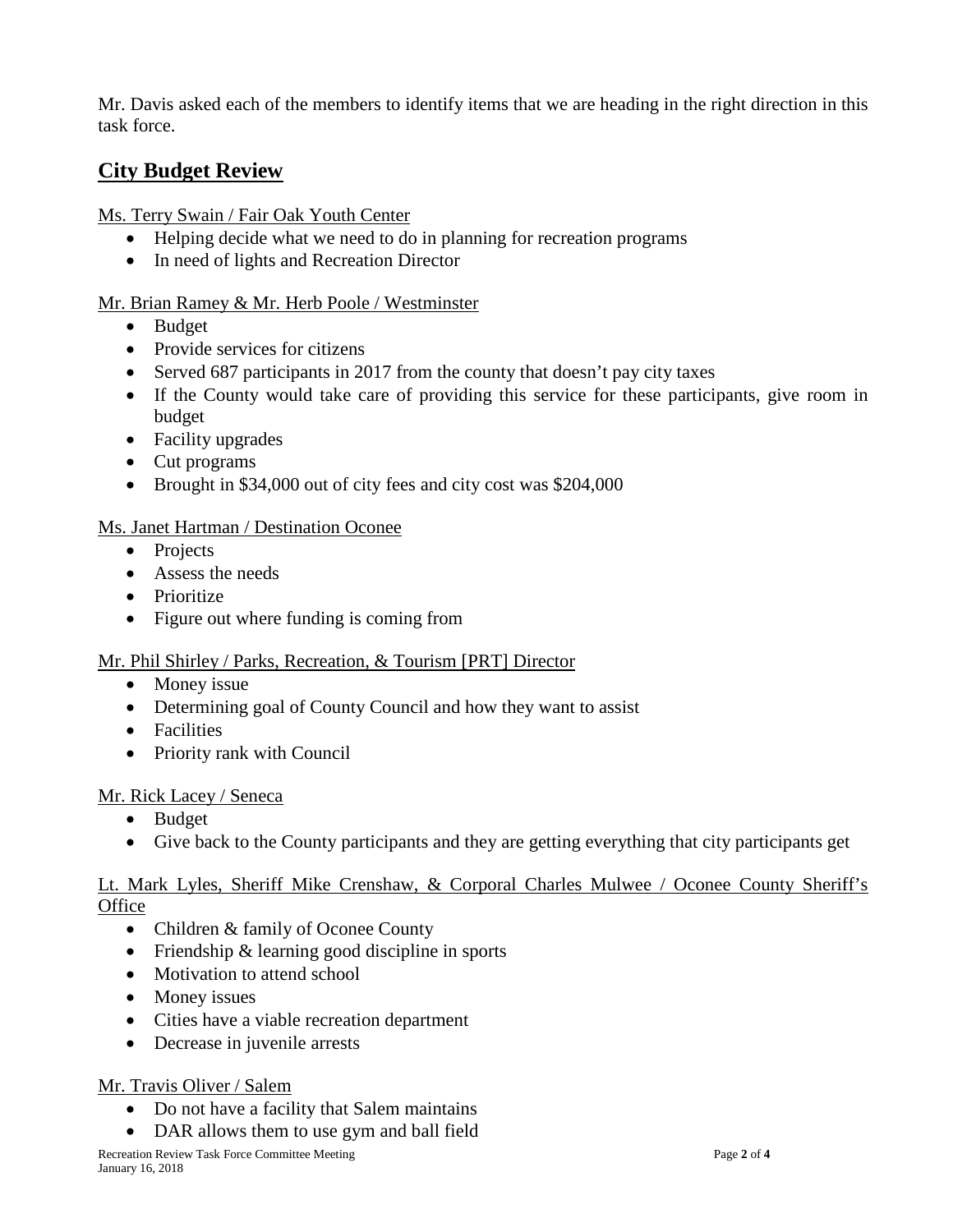- Provide funding to fix different items, line the fields, purchase nets, etc.
- Limited to basketball, soccer, and baseball

Mr. Davis addressed the Committee, noting the following:

- Larger opportunities for everyone
- Budget
- Multiple children participating
- Transportation
- Volleyball at Fair Oak & Westminster

#### Mr. John Galbreath / Walhalla

- Improve the recreation department
- Budget
- Travel expenses of all-stars

#### Mr. Brent Taylor / Walhalla

- Opportunity to partner with the cities or independent organizations
- Develop a plan
- Accountability
- Facility development
- County interested in subsidizing some of the fees

#### Derek Burdette / Fair Play / Oakway

- Most participants in recreation do not live in the cities
- Take burden off of city taxpayers
- Incorporate entire County residents to fund recreation programs throughout the County
- Budget
- Maintenance of the facilities
- Utilities

Discussion continued to include:

- Talk with Council to see what monetary looks like
- Will not always be the same
- Cities will carry the largest burden
- Fundraisers
- Capitol sales
- Talk with City Councils
- Annual contribution vs. one time contribution
- Volunteers
- Tourist attraction
- Budget
- Let the County pay their part

# **Recommendations to Council**

- Funding for out of county residents
- All Star teams